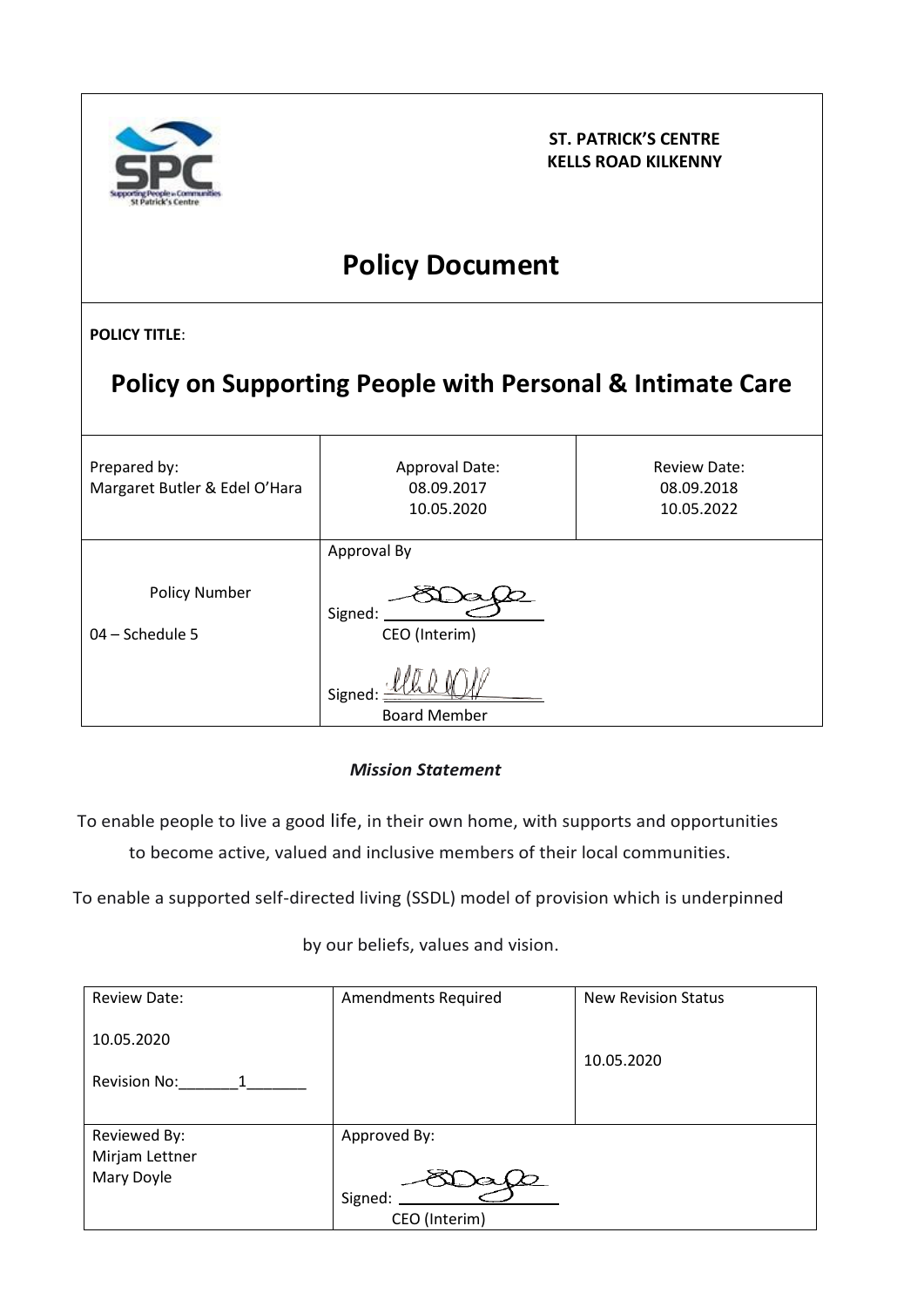## Contents

| 1                |  |
|------------------|--|
| 2                |  |
| 3                |  |
| $\overline{4}$   |  |
| 5                |  |
| 6                |  |
| 7                |  |
| 8                |  |
| 9                |  |
| 10               |  |
| -11              |  |
| 12 <sup>12</sup> |  |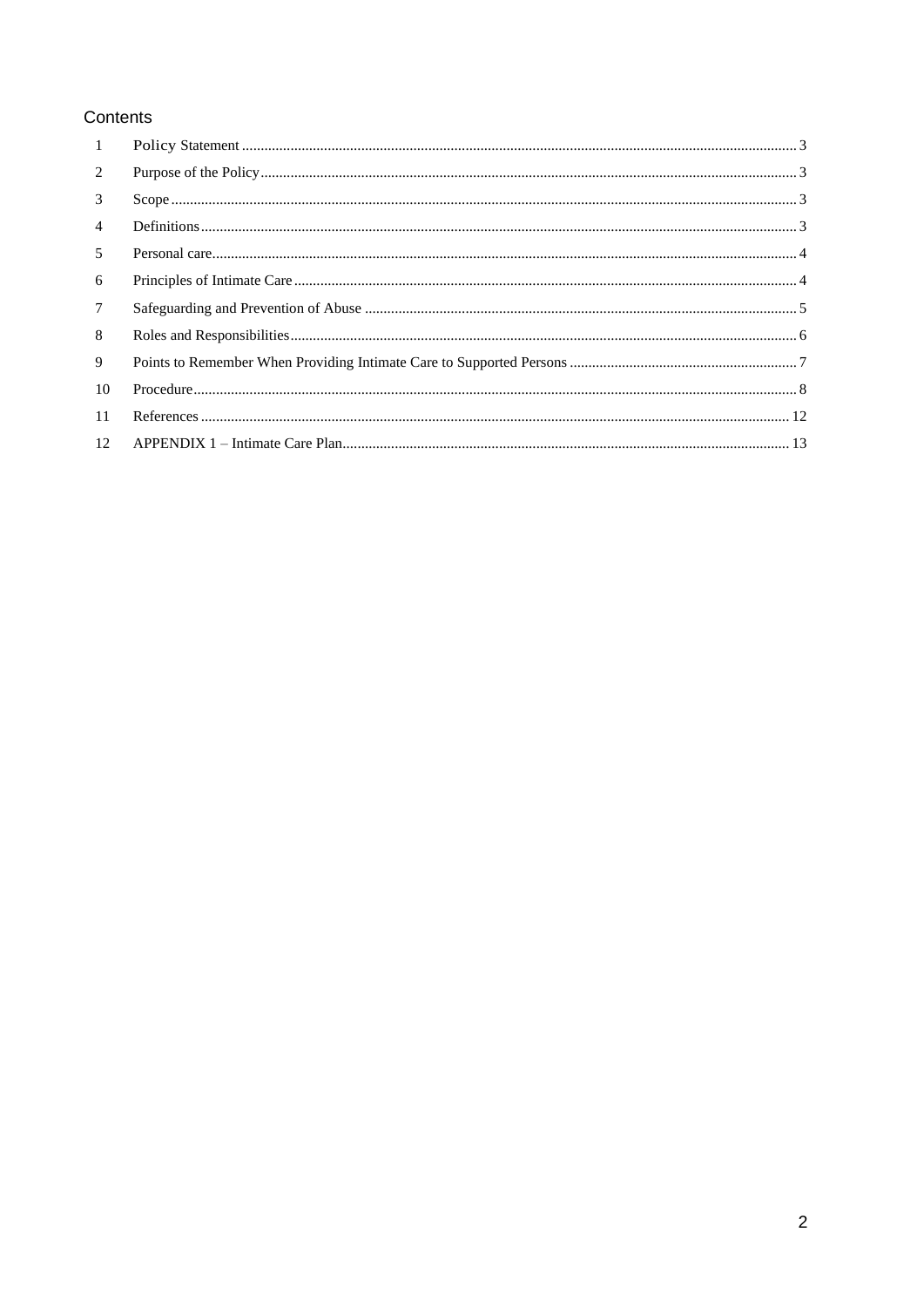## <span id="page-2-0"></span>**1 Policy Statement**

- 1.1. St. Patrick's Centre (Kilkenny) (SPC) acknowledges that intimate and personal care is a basic fundamental human need which is usually carried out in private by individuals.
- 1.2. SPC attaches the highest importance to ensuring a culture that values the privacy and dignity of all the people we support in the service.
- 1.3. Intimate and personal care is an important area of a person's self-image and respect. A relationship of trust is fundamental to ensure that all people supported receive the same high standards of care.
- 1.4. This policy will give direction to employees who support people living in SPC in personal and intimate care based on a person centered approach and in line with the Trust in Care guidelines.

## <span id="page-2-1"></span>**2 Purpose of the Policy**

- 2.1. This policy sets out the standards and approach when providing intimate care to the people supported in SPC to uphold the person's right to dignity and privacy at all times.
- 2.2. The policy is to safeguard the people supported in SPC and the employee providing support during personal and intimate care.

## <span id="page-2-2"></span>**3 Scope**

3.1. This guideline applies to all SPC employees providing intimate care support for the people who use SPC services.

#### <span id="page-2-3"></span>**4 Definitions**

- 4.1. Intimate care covers tasks associated with bodily functions, body products and personal hygiene which demand direct or indirect contact with or exposure of the sexual parts of the body (Cambridge and Carnaby, 2000).
- 4.2. Intimate care involves washing, touching or carrying out an invasive procedure that most adults carry out for themselves.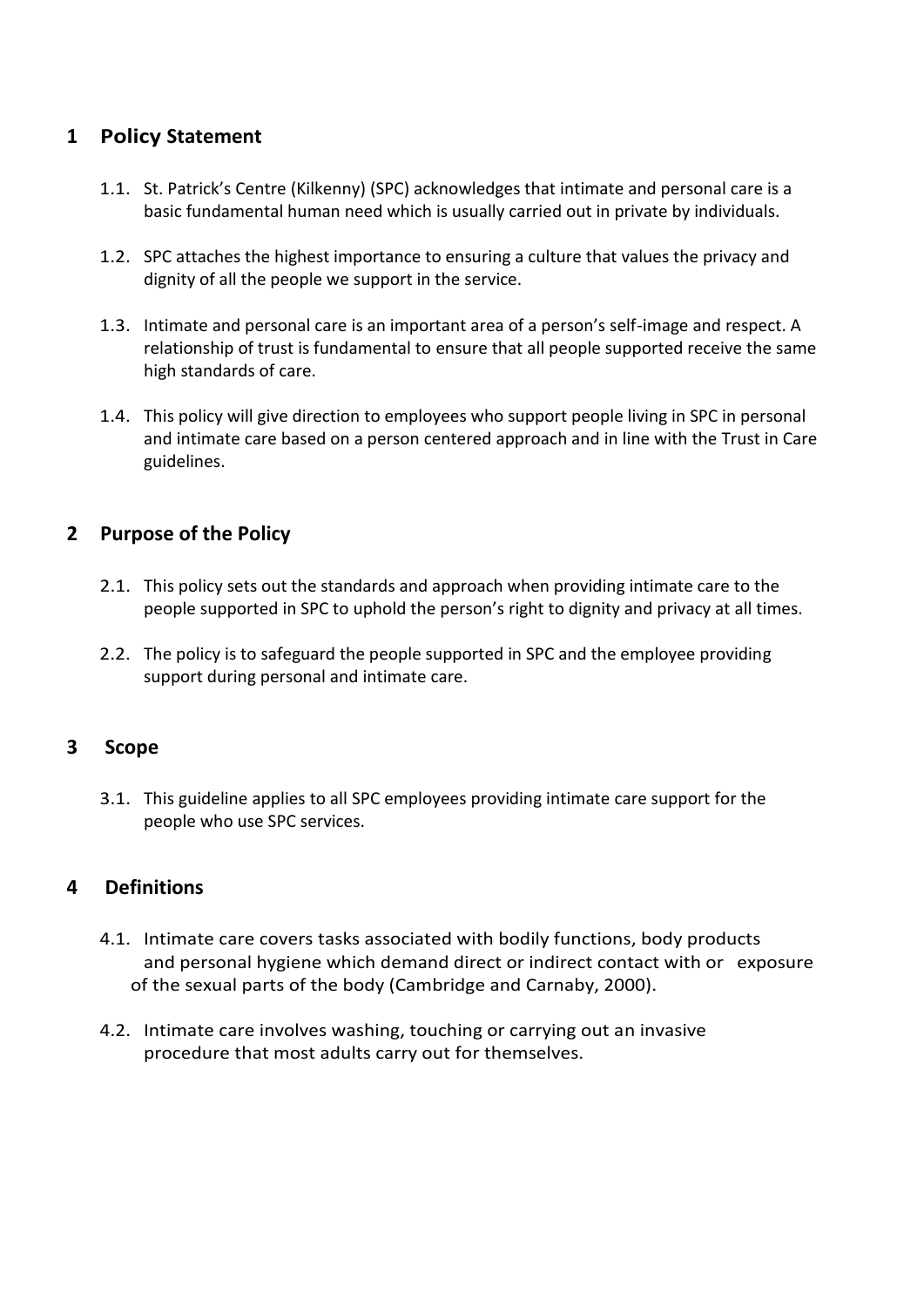- 4.2.1. Examples of intimate care may include:
	- $\triangleright$  Dressing and undressing.
	- $\triangleright$  Assisting someone to use the toilet.
	- $\triangleright$  Changing continence aids.
	- $\triangleright$  Providing catheter care.
	- ➢ Bathing/showering.
	- $\triangleright$  Washing intimate parts of the body.
	- $\triangleright$  Menstrual care.
	- $\triangleright$  Changing sanitary wear.
- 4.2.2. Some areas of intimate care may include the administration of medical/nursing procedures, such as:
	- $\triangleright$  Physical examination for medical purposes.
	- $\triangleright$  Administering enemas and suppositories.
	- $\triangleright$  Breast check.
	- $\triangleright$  Applying/renewing dressings to intimate parts of the body.
	- $\triangleright$  Administering per rectum treatments.
	- ➢ Administration of injections/ intravenous/subcutaneous fluids.

### <span id="page-3-0"></span>**5 Personal care**

- 5.1. The term refers to tasks which do not involve contact or exposure of sexual parts of the body and are often associated with personal presentation such as brushing hair and shaving. Though personal care often involves a level of touch, this contact is with non-intimate parts of the body (Cambridge and Carnaby, 2000).
- 5.2. Examples of Personal care may include:
	- ➢ Shaving
	- $\triangleright$  Skin care or applying external medication
	- ➢ Hair care
	- ➢ Mealtime support
	- $\triangleright$  Brushing teeth
	- ➢ Applying deodorant
	- $\triangleright$  Dressing/undressing
	- $\triangleright$  Prompting to go to the toilet or bathroom

#### <span id="page-3-1"></span>**6 Principles of Intimate Care**

6.1. **Relationship of trust** - A relationship of trust can be described as one in which one party is in a position of power or influence over the other by virtue of their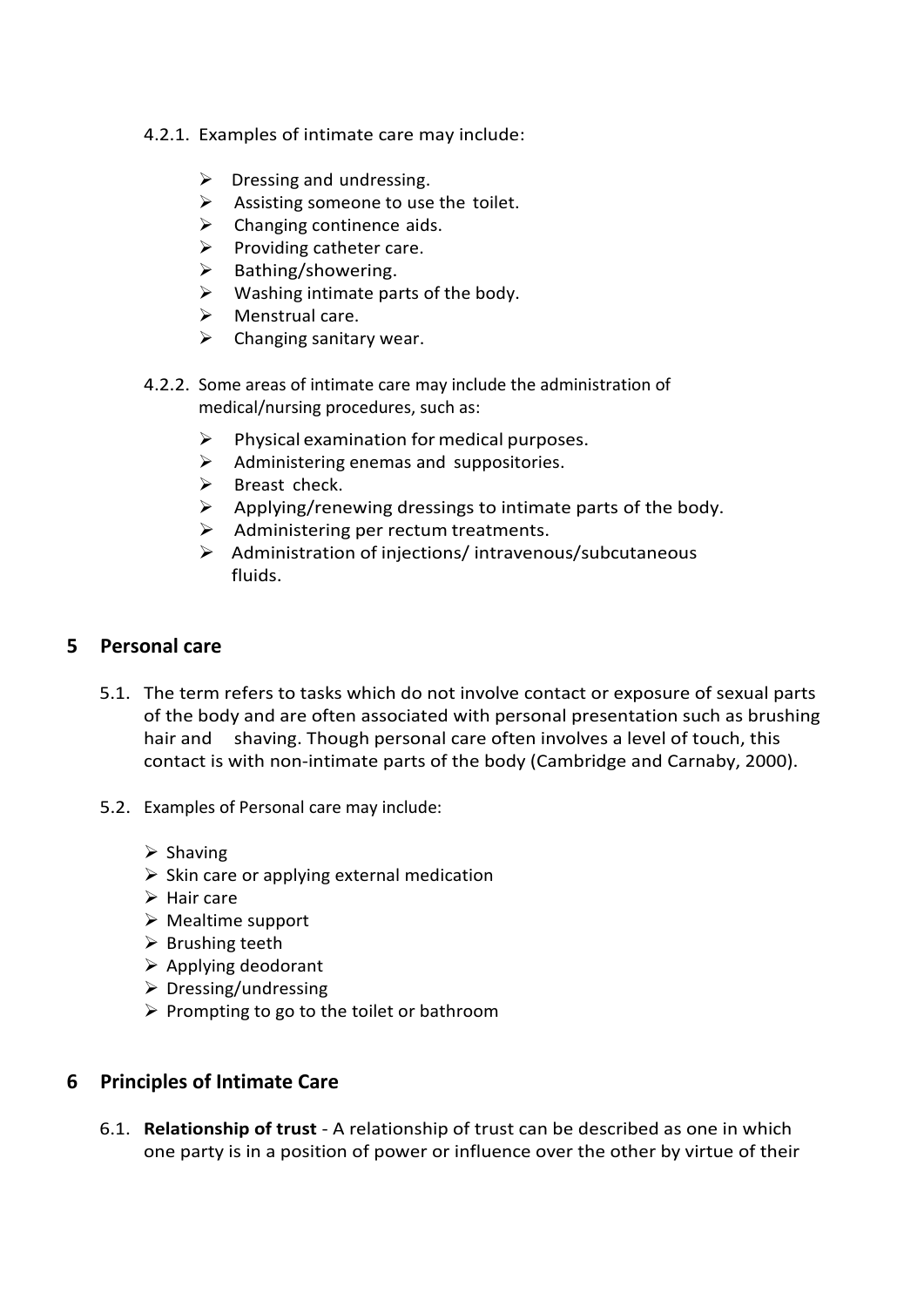work or the nature of their activity. Relationships developed by professions such as Nursing, Social Care and Allied Health Professionals are all founded on trust.

Employees need to ensure that intimate care is a positive experience for the person supported. It is essential that support is provided in a gentle and sensitive a manner and that every person is treated as an individual. While providing Intimate care, employees are in a position of great trust and responsibility. Employees are required to attend to the safety and comfort but also to the dignity and respect of the person supported.

6.2. Choice - This policy is founded on the principle that every person has the right to make their own choices in relation to all aspects of their life including decisions around their personal and intimate care needs. Therefore employees will provide all necessary support to enable individuals to make choices in this area and so maximize the amount of control people have over their own intimate care.

When the person's capacity to exercise choice is compromised, the support team will gather information regarding the person's preferences by documenting nonverbal responses to a range of choices offered over a period of time. Personal preferences will be documented within the person's Intimate Care Plan **(Appendix 1)**

6.3. **Independence** - Intimate care should also offer opportunities for the person's personal development and extend their personal skills and communication. Please read further detail in 7.2 Procedures

## <span id="page-4-0"></span>**7 Safeguarding and Prevention of Abuse**

- 6.4. One of the principle functions of this policy is to safeguard the person supported against the risk of abuse during personal and intimate care.
- 6.5. The term 'abuse' can be subject to wide interpretation. For the purpose of this policy, abuse is considered to be any form of behaviour that violates the dignity of the people we support. Abuse may consist of a single act or repeated acts and may be physical, sexual or psychological/emotional. It may constitute neglect and poor professional practice. It may take the form of isolated incidents of poor or unsatisfactory professional practice, at one end of the spectrum, through to pervasive ill treatment or gross misconduct at the other. Repeated instances of poor care may be an indication of more serious problems within the organisation for which the individual employee cannot be held accountable (Trust In Care, 2005).
- 6.6. It is a requirement that all employees offer intimate and personal care in a manner that is consistent with the guidelines in this policy. It is also an essential requirement that all employees have completed SPC Safeguarding training and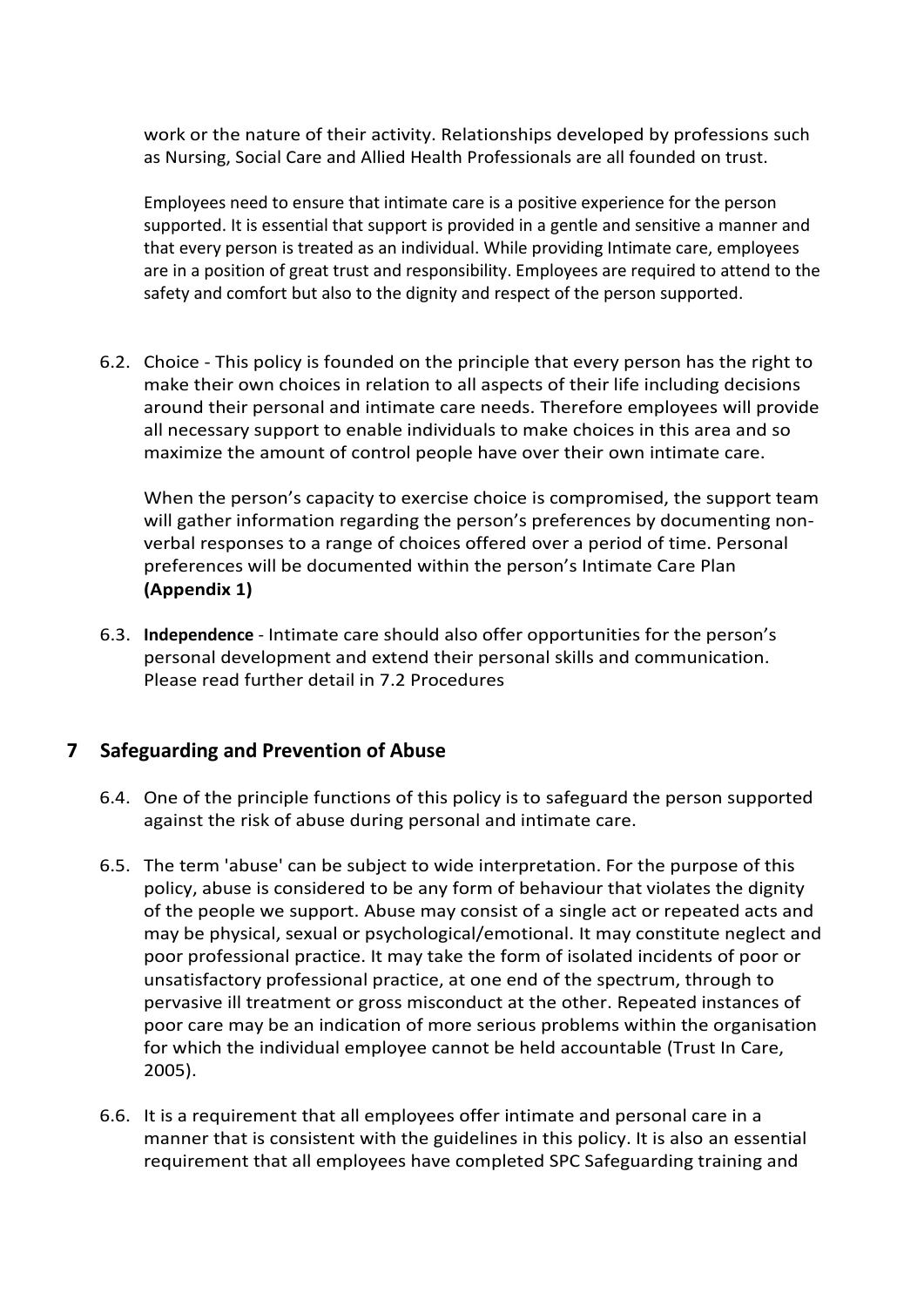read signed that they understand the 'Safeguarding Vulnerable Persons at Risk of Abuse' National Policy and Procedures and provide support in a manner that is consistent with the guidance contained in this policy.

## <span id="page-5-0"></span>**8 Roles and Responsibilities**

### 8.1. **Responsibilities of the Director of Service:**

- $\triangleright$  To ensure that employees are introduced and orientated to intimate care principles and practices as laid out in this policy.
- $\triangleright$  To ensure this Policy is monitored regularly and reviewed every two years.
- $\triangleright$  To ensure that, at all times, the dignity and privacy of the people we support will be paramount in addressing intimate care needs.
- $\triangleright$  To ensure and oversee that the process of supporting and enabling each supported person in meeting their intimate care needs is documented as part of a care plan and regularly reviewed and evaluated.
- $\triangleright$  To ensure that the Health and Safety regulations are adhered to by all employees providing intimate care.
- $\triangleright$  To ensure that procedures for management and the reporting of protection and welfare concerns of all people we support are in place and that employees are aware of these guidelines (Trust In Care, 2005).

#### 8.2. **Responsibilities of the CSM/Team Leader:**

- $\triangleright$  To introduce and orientate employees to intimate care principles and practices as laid out in this policy.
- $\triangleright$  To ensure that employees, at all times, uphold the dignity and privacy of the people we support when addressing intimate care needs.
- ➢ To ensure that keyworkers and all employees support and enable each supported person in meeting their intimate care needs as per their Personal Plan and Intimate Care Plan, which is regularly reviewed and evaluated.
- $\triangleright$  To ensure that the Health and safety regulations are adhered to by all employees providing intimate care.
- $\triangleright$  To ensure that procedures for management and the reporting of protection and welfare concerns of all people we support are in place and that employees are aware of these guidelines (Trust In Care, 2005).

#### 8.3. **Responsibilities of Employees:**

- $\triangleright$  To be familiar with and adhere to this policy.
- $\triangleright$  To be aware of and carry out intimate physical care according to the supported person's wishes and/or as documented in their individual personal plan.
- $\triangleright$  To uphold the dignity and privacy of the people we support when addressing intimate care needs.
- $\triangleright$  To enable each supported person in meeting their intimate care needs as per their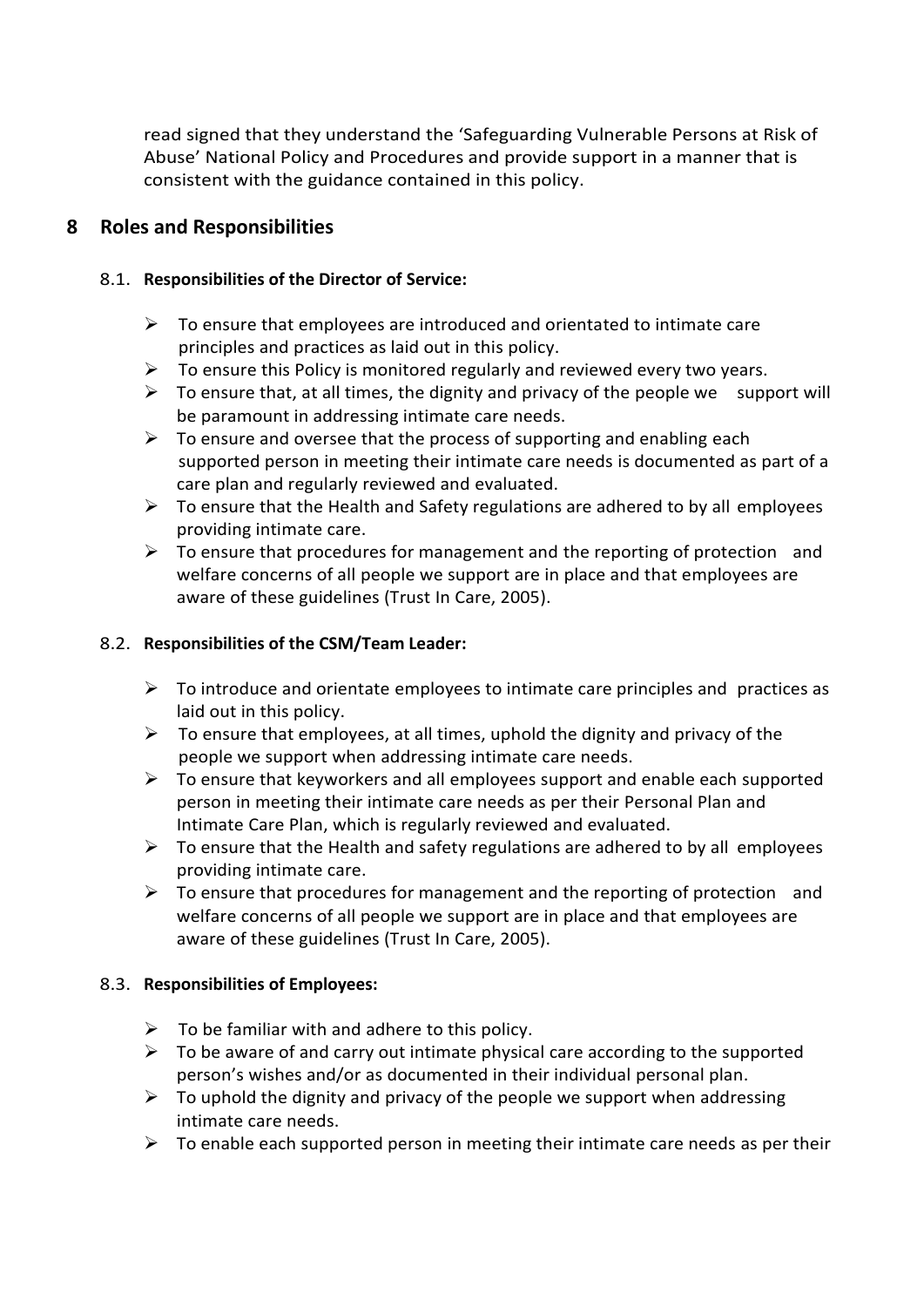Personal and Intimate Care Plans, which are regularly reviewed and evaluated.

- ➢ To ensure a completed reviewed and updated Personal and Intimate Care Plan is in place for each supported person.
- ➢ To report any major issues or concerns as soon as possible to their Line Manager who can advise on an appropriate response. This may include if the supported person:
	- Is accidentally hurt by an employee.
	- Seems unusually sore, tender or bruised.
	- Appears to misunderstand or misinterpret what is said or done.
	- Has a very emotional reaction without a known cause.

#### 8.4. **Agency and Newly Recruited Employees**

It is acknowledged that SPC ensures newly recruited employees and agency staff require supports during a period of induction. Employees will receive an induction into SPC's Intimate Care Policy, Intimate Care Plans and where possible, provided with shadow shifts when providing intimate and personal care to people supported.

## <span id="page-6-0"></span>**9 Points to Remember When Providing Intimate Care to Supported Persons**

#### 9.1. **Hand-washing**

Hands should be washed:

- $\triangleright$  Before starting work.
- ➢ Before personal care/intimate care activities with each supported person.
- $\triangleright$  Before handling any medical devices (e.g. urinary catheters) and before wound care.
- $\triangleright$  After handling contaminated items such as dressings, used incontinence wear, etc.
- $\triangleright$  After removing protective clothing e.g. gloves.
- $\triangleright$  After using the toilet, blowing nose, covering a sneeze, or assisting a supported person with these activities.
- $\triangleright$  After personal care/intimate care activities with each supported person.
- $\triangleright$  After finishing work.
- $\triangleright$  Whenever hands become visibly soiled.

#### 9.2. **Do's and Don'ts**

Do:

- $\triangleright$  Restrict jewelry to one flat/wedding ring.
- $\triangleright$  Keep nails short, clean and free of nail varnish and artificial nails.
- $\triangleright$  Care for your hands by moisturizing regularly to protect your skin.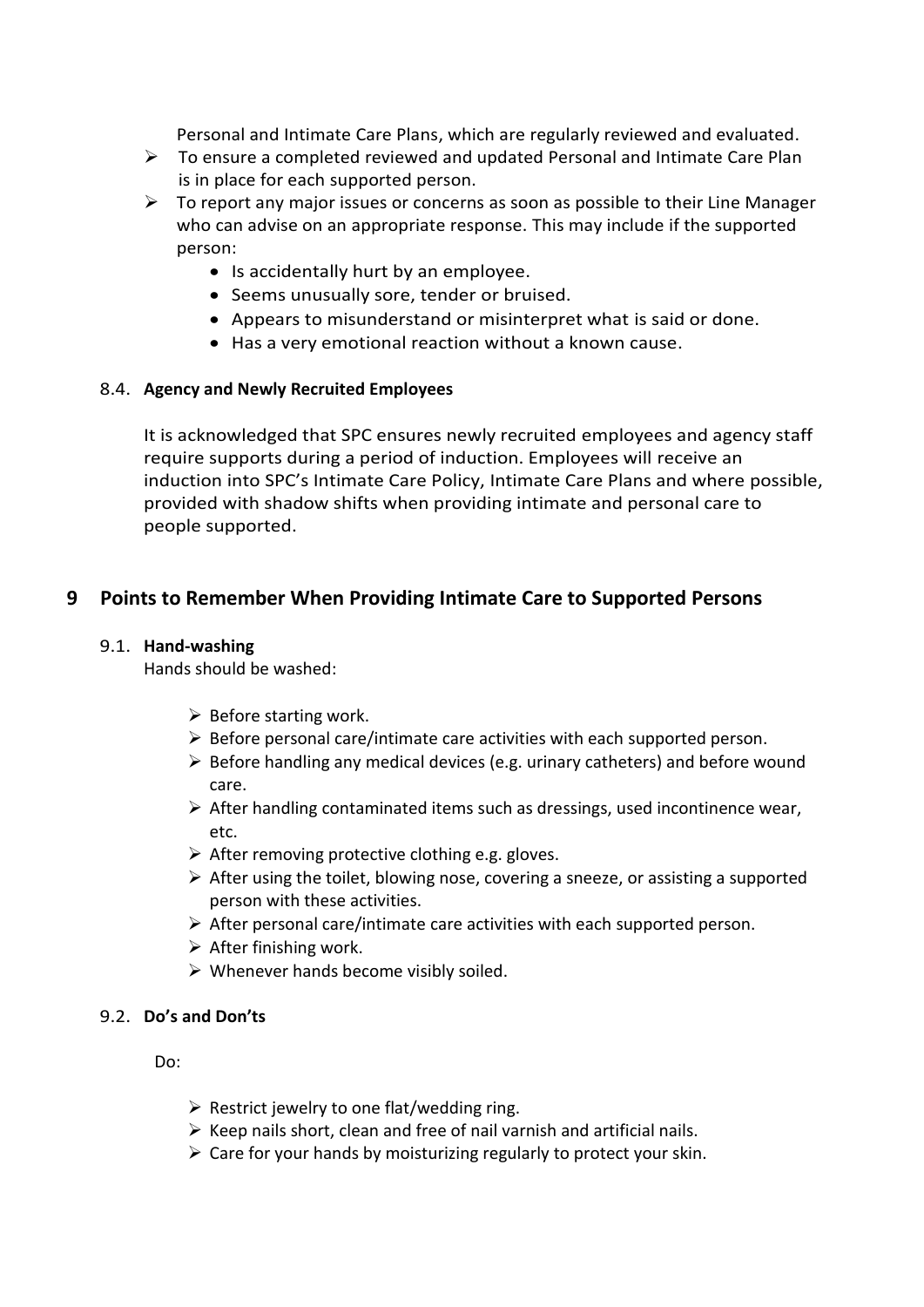- $\triangleright$  Use warm water and pat hands dry rather than rubbing them to minimize chapping.
- $\triangleright$  Cover any cuts or abrasions with a plaster/band aid and change as necessary.

Don't:

- $\triangleright$  Use nailbrushes as germs multiply on wet nailbrushes.
- $\triangleright$  Carry out direct care if you have skin conditions on your hands, i.e. weeping dermatitis (seek medical/occupational health advice for this).

## <span id="page-7-0"></span>**10 Procedure**

10.1. The areas outlined in this section will be considered as areas of special importance during the process of providing intimate care and a positive approach will assist in promoting good practice in intimate and personal care.

#### **10.1.1. Communication**

- $\triangleright$  The level of assistance required with intimate care will be identified by the person supported or is identified within their Intimate Care Plan.
- $\triangleright$  The level of assistance required with intimate medical/nursing procedure will be re-assessed as required.
- $\triangleright$  All employees should be familiar with the person's Intimate Care Plan regarding communication needs and the communication methods used by each supported person.
- $\triangleright$  The supported person should be familiar with the employee providing the intimate care in so far as is reasonably possible.
- $\triangleright$  The employee will always knock on the door and announce yourself and ask permission to enter any area where a person supported is having intimate time or care.
- $\triangleright$  Prior to assisting the person, explain what is happening in a straightforward and reassuring way. Initially, approach the supported person from the front, make eye contact and address him/her by their preferred name.
- $\triangleright$  The supported person's explicit or implied consent to having assistance provided for his or her intimate care needs should be sought on each occasion of providing intimate care.
- $\triangleright$  When working with people who are not using verbal language and have sensory impairments (hearing/ vision), employees should use clearly understood methods of communication (e.g. Lámh, PECS, sensory cues and signaling intention) with regard to each supported person's communication needs.
- $\triangleright$  It is important to address the supported person by name throughout so that he/she is the focus of the support given.
- $\triangleright$  With intimate care, the touch should be affirmative and supportive, not rough and insensitive, and at a level appropriate to the task.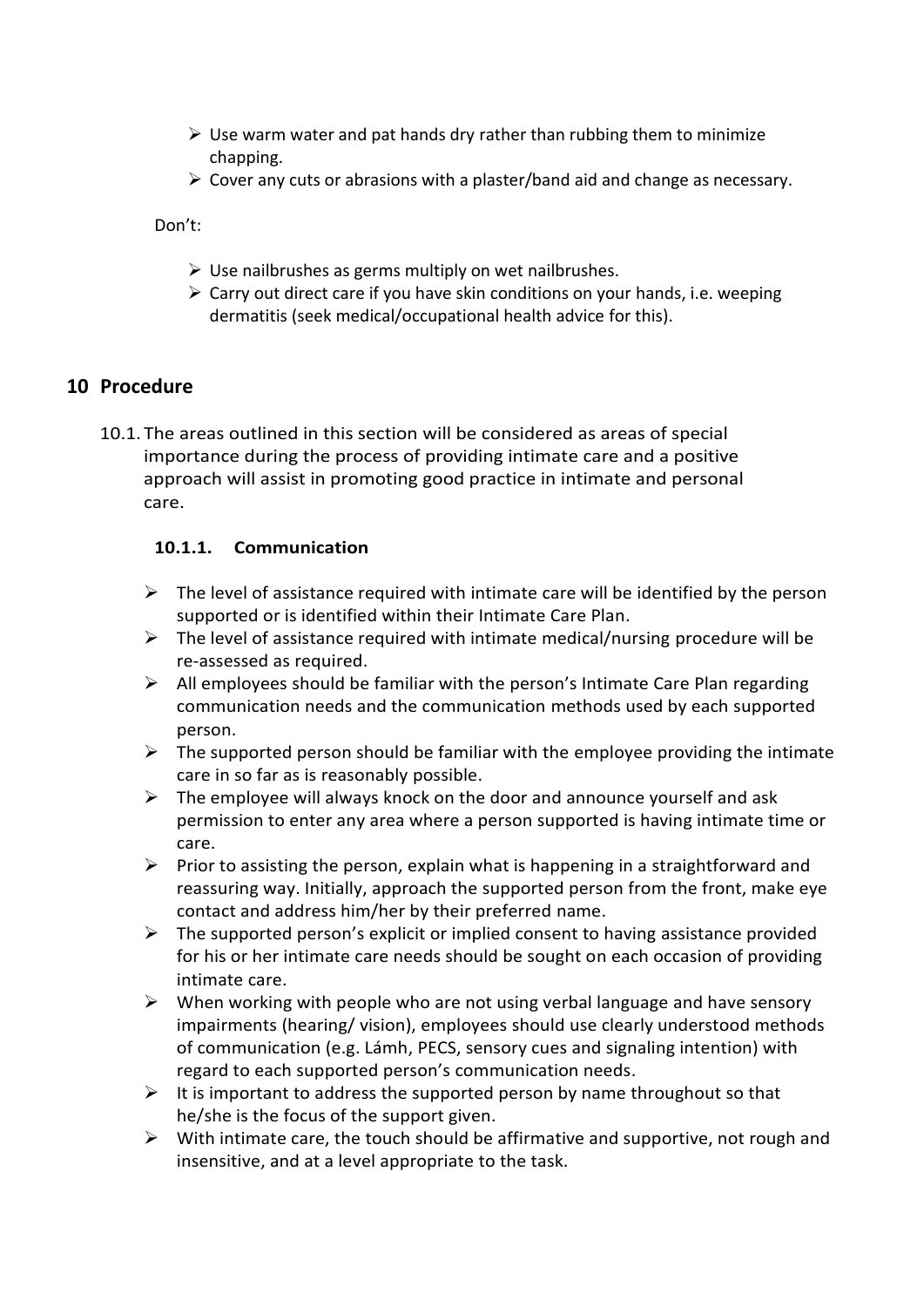- $\triangleright$  At all times provide facilities which afford privacy and modesty whilst ensuring that there is adequate lighting, heating and ventilation for the comfort of the supported person.
- $\triangleright$  Ensure that all necessary supplies are at hand so that the supported person is not left exposed and unattended while items are located.
- $\triangleright$  Use discreet observation for bruising, cuts and any abnormalities. If any of the aforementioned is observed, report and record this in the supported person's individual personal plan, complete an incident/near miss form and report to your line manager.
- $\triangleright$  Check in advance, where possible, that suitable facilities exist for intimate care procedures when out in the community, on holidays, etc.
- $\triangleright$  Record relevant information in the supported person's personal plan.

## **10.1.2. Independence**

- $\triangleright$  Each supported person's intimate care skills are assessed and addressed as per Personal Plan.
- $\triangleright$  Employees should encourage the person supported to be involved as far as possible in carrying out their own intimate care.
- $\triangleright$  Employees should enable person supported to access a chiropodist of their choice in the community or have one visit them in their home for foot care
- $\triangleright$  Following assessment, a skills teaching programme should be devised, implemented and evaluated by the lead keyworker and employee team.
- $\triangleright$  Employees should adopt an enabling and empowering approach to skills training when providing intimate care for the supported person with the aim to reduce their dependency on supports needed.
- $\triangleright$  Where a supported person is fully dependent on support, the employee should explain their actions and give him/her choices where possible.

#### **10.1.3. Safety**

- $\triangleright$  Employees should avoid manual handling as much as possible to avoid injury. Risk Assessment forms are available for use and should be completed for each supported person. At all times, hoists and other equipment provided must be used to avoid injury. If a person's needs change, alert a line manager as soon as possible.
- $\triangleright$  Employees should use protective gloves and follow the hand hygiene guidelines for both the supported person and themselves where appropriate.
- $\triangleright$  Employees must ensure that the environment in which they are providing the intimate care is safe and suitable for the purpose.
- $\triangleright$  It is important that the employee providing intimate care informs other employees of their whereabouts and the nature of the intimate care being provided.
- $\triangleright$  It may be appropriate for two employees to be present with intimate/toileting needs. The supported person's Intimate Care Plan outlines the needs.
- $\triangleright$  Employees must inform their line manager if any unusual observations or incidents occur during assisting a person with intimate care, e.g. tenderness/soreness of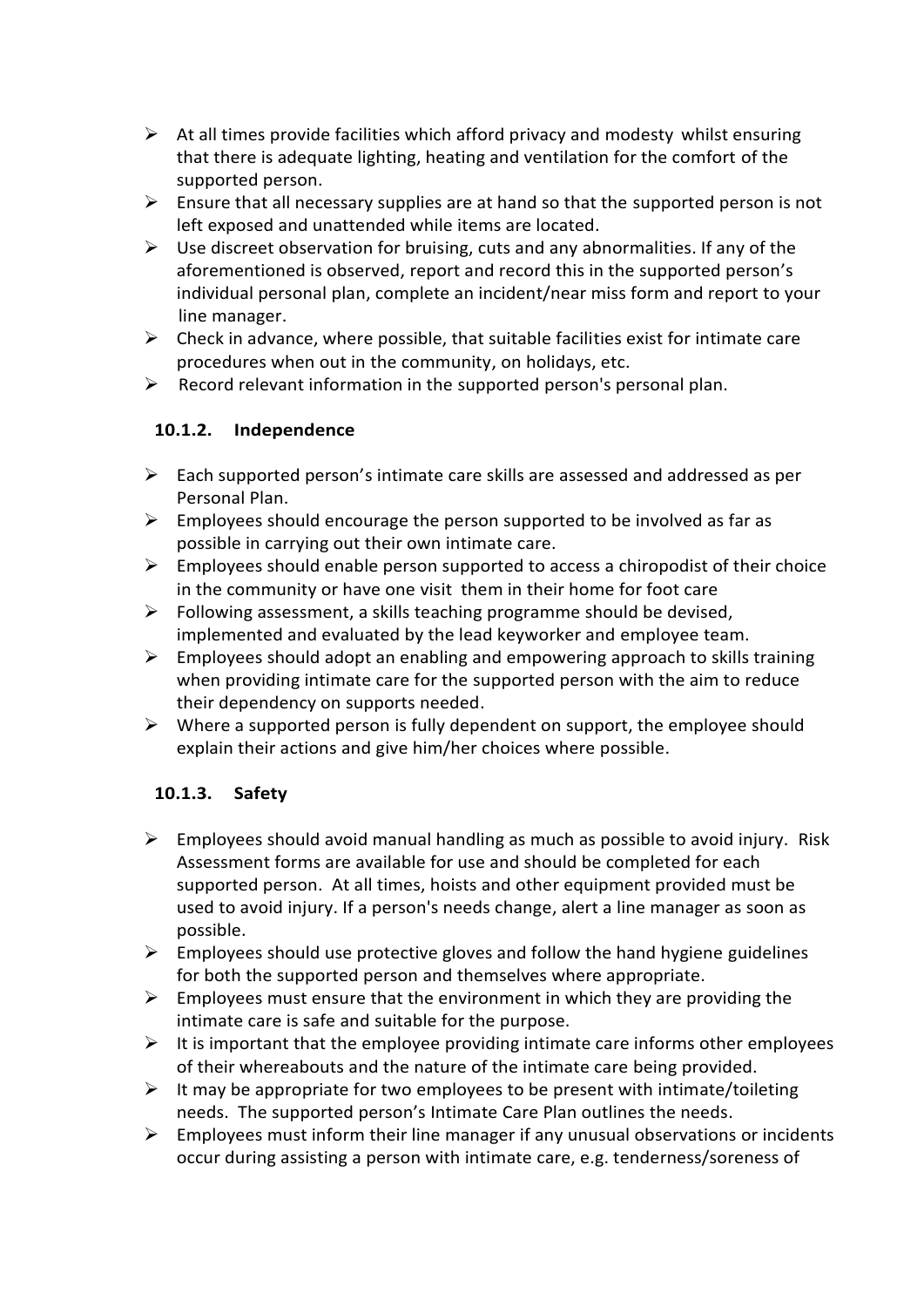intimate body parts or unexplained bruising and complete incident notifications as per SPC policy via DMS.

- $\triangleright$  If the supported person expresses a feeling of unease or vulnerability during intimate care, this must brought to the attention of the employees line manager.
- $\triangleright$  Every effort will be made to adhere to best practice as agreed in this policy; nonetheless, in the event of an injury of a supported person, the accident will be immediately reported to the relevant line manager and incident form to be completed via DMS.
- $\triangleright$  Utilize protective clothing where necessary and adhere to infection control guidelines when disposing of soiled material or sharps.

#### **10.1.4. Physical contact**

- $\triangleright$  While physical contact may be required to comfort, reassure or assist the people we support, factors in determining its appropriateness must include how comfortable the supported person is with a touch of this nature. All of this information must be included in the person's Intimate Care Plan.
- $\triangleright$  When assisting the people we support with washing and showering always use their own flannel /other and, where possible, encourage the person to attempt to wash their own genitals.
- $\triangleright$  Massage can have many therapeutic benefits for people with intellectual disabilities in developing body and sensory awareness. Massage should be confined to parts of the body such as hands, feet and face in order to safeguard the privacy and dignity of the supported person. A care plan directing how a massage will be given to the supported person service must be devised.

#### **10.1.5. Privacy and Dignity**

- $\triangleright$  The environment in which intimate care is provided should be conducive to upholding the rights, dignity and wishes of each supported person.
- $\triangleright$  The area should be private, warm and free from intrusion of other supported persons or employees. Where possible, the use of a door sign, indicating that intimate care needs are being carried out should be used.
- $\triangleright$  Doors to areas where intimate care is being carried out should be closed but not locked. If another person wishes to enter the area while care is being carried out, they must knock on the door before entry. All interruptions must be kept to an absolute minimum.
- $\triangleright$  All individual requirements such as toiletries should be readily available and accessible to hand in carrying out the intimate care needs of the supported person.
- $\triangleright$  Each of the people we support will have a dressing gown and slippers to be worn when moving from bedrooms to bathrooms and in all communal areas.
- $\triangleright$  Intimate care issues should remain confidential and not be discussed openly to ensure the supported person's dignity is not compromised.
- $\triangleright$  If toileting accidents occur, the supported person should be immediately given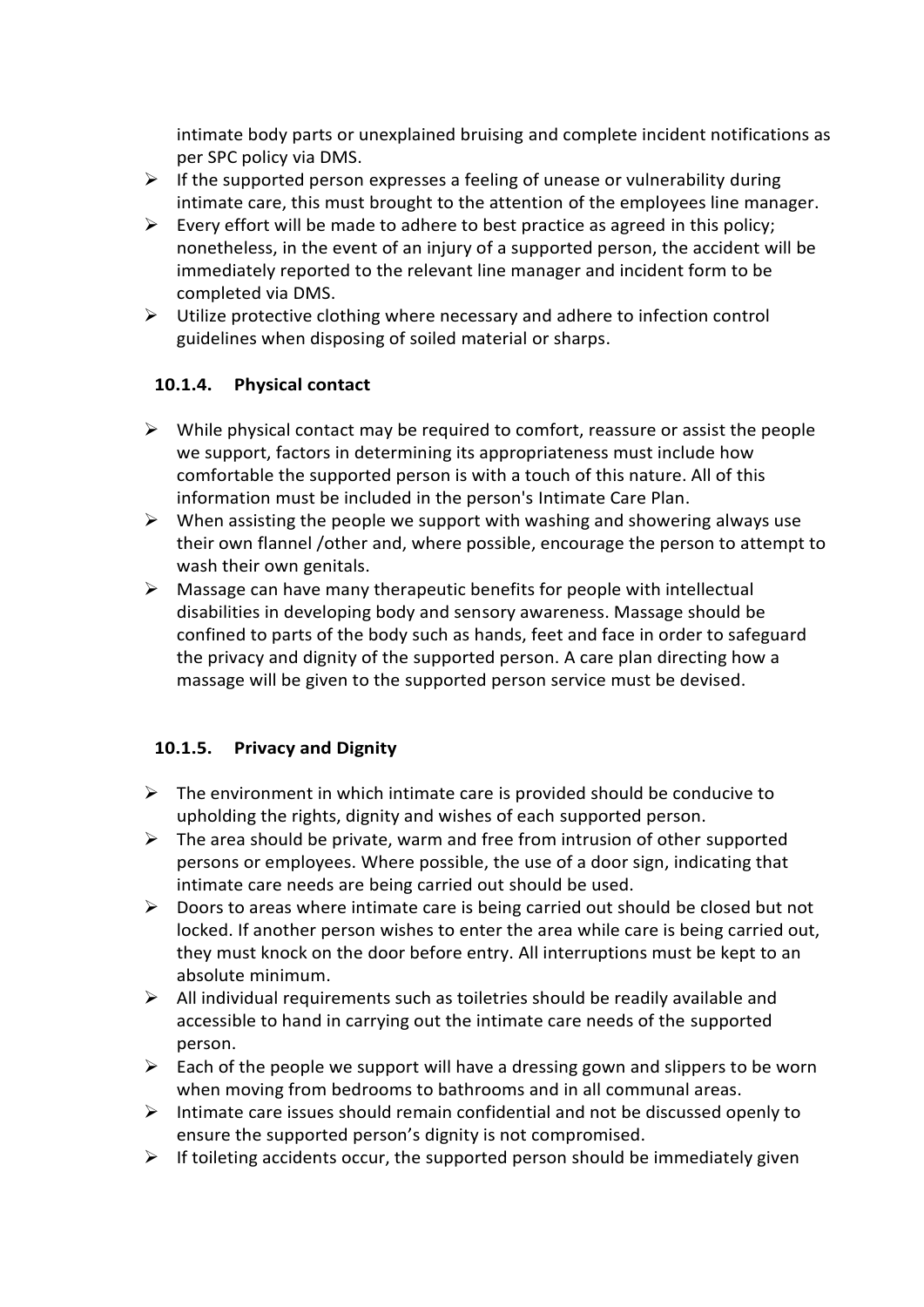clean clothes and assisted to shower/bath to avoid any undue upset to him/her.

- $\triangleright$  All medical and nursing procedures and exams are carried out in private in order to uphold the dignity of the individual.
- $\triangleright$  When supporting and enabling a person we support with intimate care needs, any part of the body not being attended to should be covered. Employees should be vigilant in not over exposing the person.

## **10.1.6. Self-image**

- $\triangleright$  At all times employees must encourage, reassure and promote a positive body image when assisting the people we support with intimate care needs.
- $\triangleright$  At all times employees should encourage supported persons to have a positive image of his or her body. There are no punitive consequences or derogatory comments made to an individual who may have intimate care needs, i.e. incontinence, weight gain, menstrual hygiene etc.
- $\triangleright$  Each supported person has a right to information and support to enable them to make appropriate choices re personal grooming.
- $\triangleright$  Gentlemen should be enabled to attend their preferred Barbers for a haircut/shave, purchase aftershave if they wish.
- $\triangleright$  Ladies should be enabled to visit the Hairdressers/Beautician of their choice to have their Hair/Makeup done, nails painted, waxing, purchase some skin care creams, perfume etc:

## **10.1.7. Intimate Care when in Community settings**

- $\triangleright$  When being out in the community, the supported person's Personal and Intimate Care plan should be adhered to.
- $\triangleright$  Check in advance, where possible, that suitable facilities exist for intimate care procedures when out in the community, on holidays etc.
- $\triangleright$  The environment in which the intimate care occurs should be conducive to upholding the rights, dignity and wishes of each person.
- $\triangleright$  Staff should ensure that they use an appropriately private changing facility as per Intimate Care Plan and/or risk assessment when assisting a supported person with intimate care in a community setting.
- ➢ When swimming, staff should ensure that appropriate swimwear of the supported person's choice is used at all times.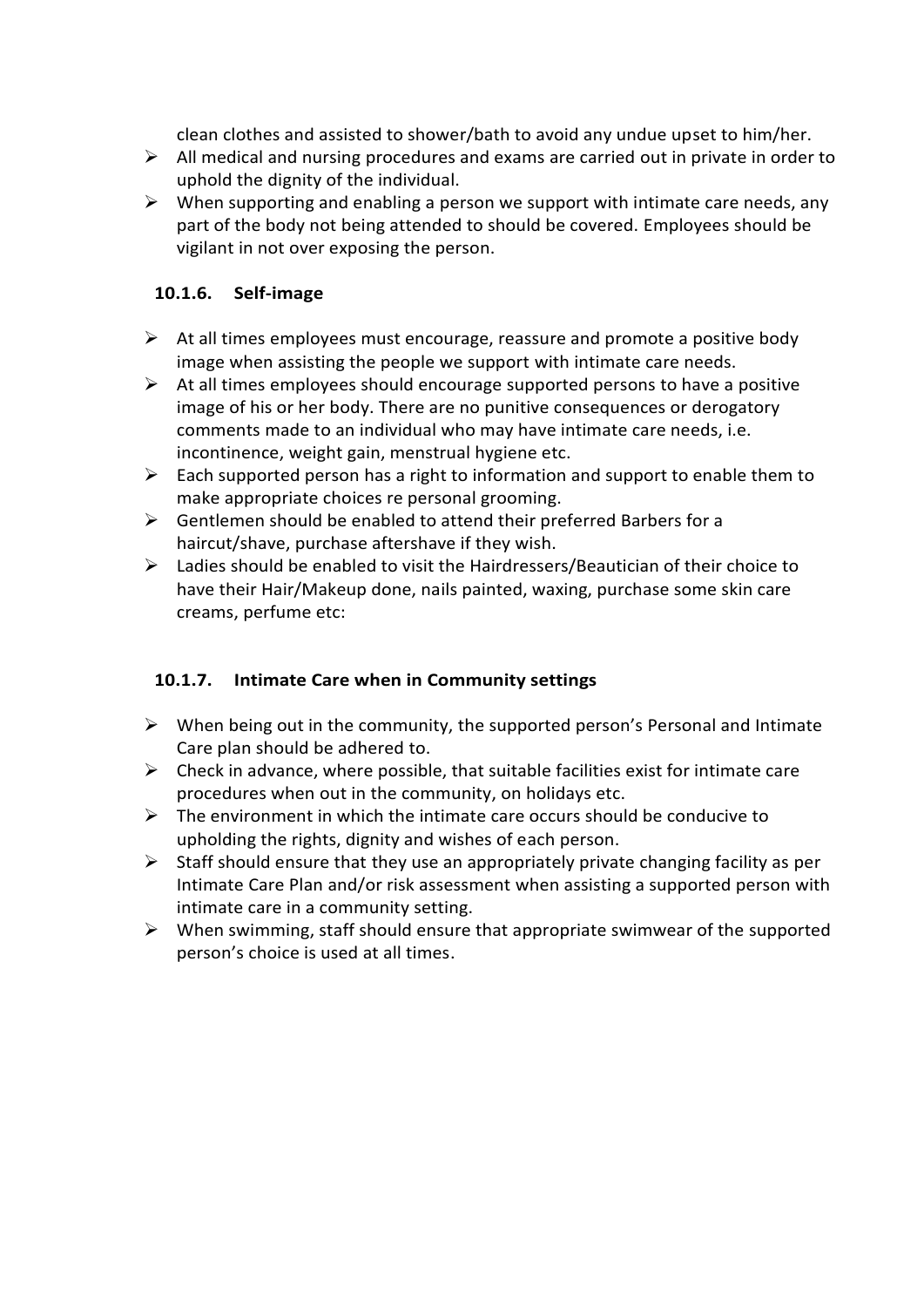## <span id="page-11-0"></span>**11 References**

HIQA Guidance for designated Centres for Intimate Care, 2014

Health Information and Quality Authority. (2013). National Quality Standards:Residential Services for people with Disabilities.

Health Service Executive. (2005). 'Trust in Care' - Policy for Health Service employees on upholding dignity and welfare of service users. Dublin.

An Bord Altranais. (2000). Scope of Nursing and Midwifery Practice Framework Health Information and Quality Authority (2009) National Quality Standards: Residential Services for People with Disabilities.

Carnaby, S. & Cambridge, P. (2000). *Intimate and personal care for people with learning disabilities*. London: Jessica Kingsley Publishers.

Scottish Executive. (1999). Helping hands - guidelines for staff who provides intimate care for children and young people with disabilities.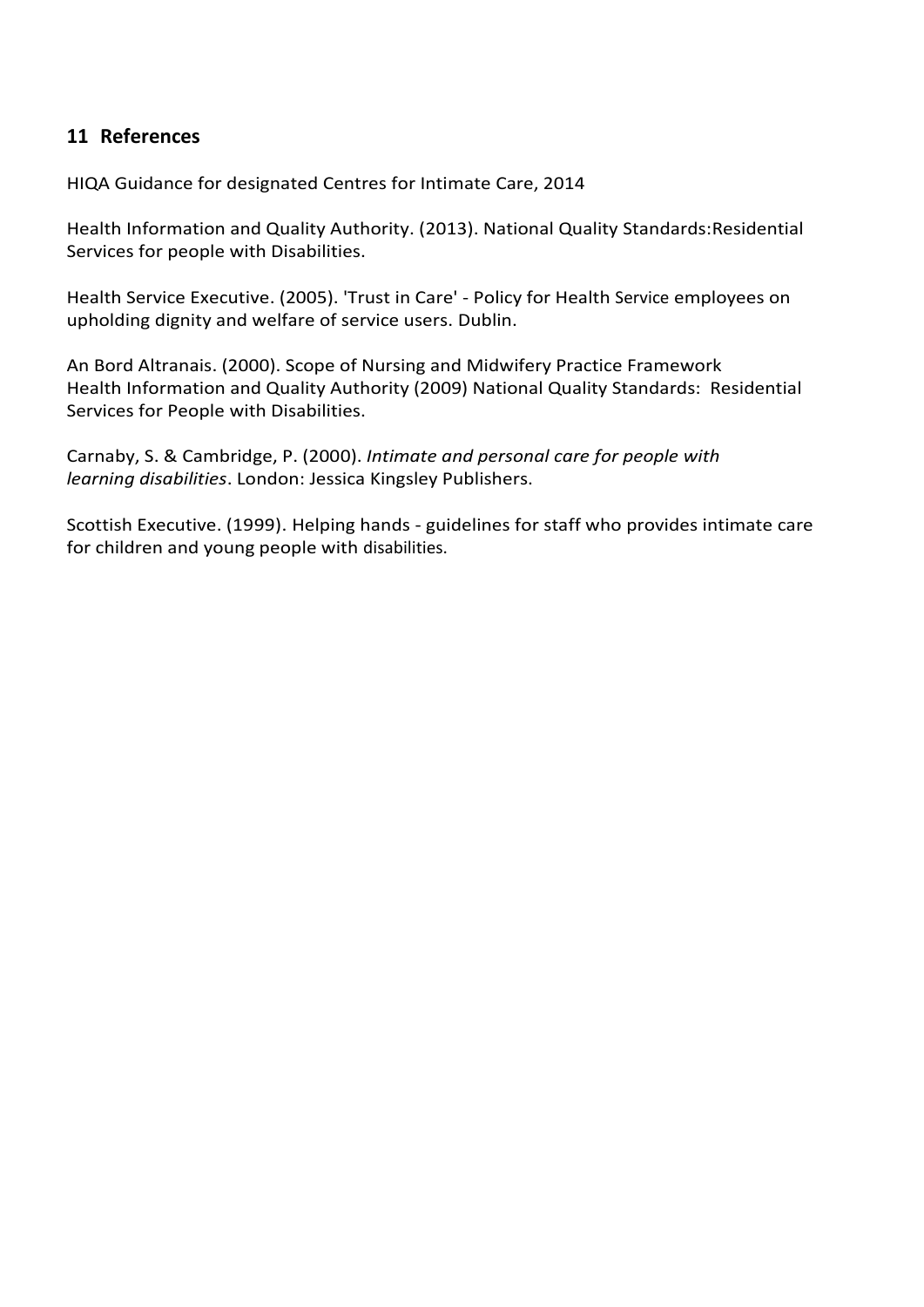# <span id="page-12-0"></span>**12 APPENDIX 1 – Intimate Care Plan**

# *Intimate & Personal Care Plan*

| <b>Person Supported</b>    |            |          |
|----------------------------|------------|----------|
| <b>House</b>               |            |          |
| <b>Key Worker</b>          |            |          |
| <b>Team Leader</b>         |            |          |
| <b>Date Plan Completed</b> |            |          |
| <b>Review Date:</b>        | Signature: | Comment: |
|                            |            |          |
|                            |            |          |
|                            |            |          |

*Intimate care plan reviewed annually or sooner if circumstances change.*

| Identify the Person Supported's choice, abilities and<br>needs in each area in relation to Intimate & Personal<br>Care i.e. preferences for bath/shower or both.<br>1. Level of ability to Self-Care | Identify staff support / actions in each area |
|------------------------------------------------------------------------------------------------------------------------------------------------------------------------------------------------------|-----------------------------------------------|
| Identify the Person Supported's choice, abilities and<br>needs in each area in relation to Intimate & Personal<br>Care i.e. preferences for bath/shower or both.                                     | Identify staff support / actions in each area |
| 2. Physical Abilities                                                                                                                                                                                |                                               |
|                                                                                                                                                                                                      |                                               |
| Identify the Person Supported's choice, abilities and                                                                                                                                                | Identify staff support / actions in each area |
| needs in each area in relation to Intimate & Personal<br>Care i.e. preferences for bath/shower or both.                                                                                              |                                               |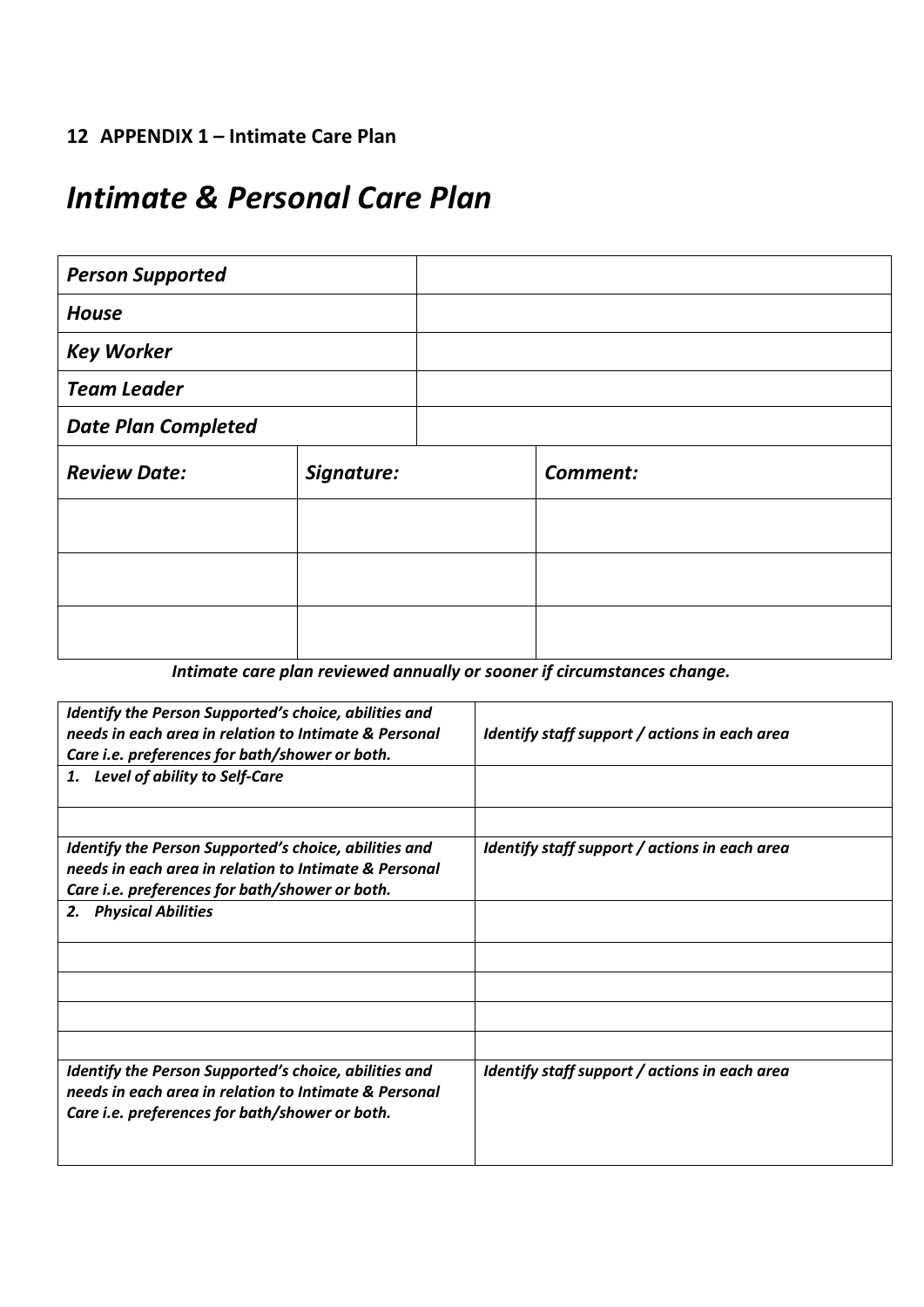|    | 3. Communication [method of communication,<br>interaction responses etc.] |  |
|----|---------------------------------------------------------------------------|--|
|    |                                                                           |  |
|    |                                                                           |  |
|    |                                                                           |  |
|    |                                                                           |  |
|    |                                                                           |  |
|    |                                                                           |  |
|    | 4. Bathing Preferences: bath/shower preferred<br>products used            |  |
|    |                                                                           |  |
|    |                                                                           |  |
|    |                                                                           |  |
|    |                                                                           |  |
|    |                                                                           |  |
|    |                                                                           |  |
|    | 5. Medical Needs                                                          |  |
|    |                                                                           |  |
|    | 6. Behaviour                                                              |  |
|    |                                                                           |  |
|    |                                                                           |  |
|    |                                                                           |  |
|    |                                                                           |  |
|    |                                                                           |  |
|    |                                                                           |  |
|    | 7. Equipment / Assistive Devices required                                 |  |
|    |                                                                           |  |
|    |                                                                           |  |
|    | 8. Sexualised Behaviour (identify high risk behaviours)                   |  |
|    |                                                                           |  |
|    |                                                                           |  |
|    |                                                                           |  |
| 9. | <b>Social &amp; Environmental Issues</b>                                  |  |
|    |                                                                           |  |
|    |                                                                           |  |
|    |                                                                           |  |
|    | 10. Risk Management Issues                                                |  |
|    |                                                                           |  |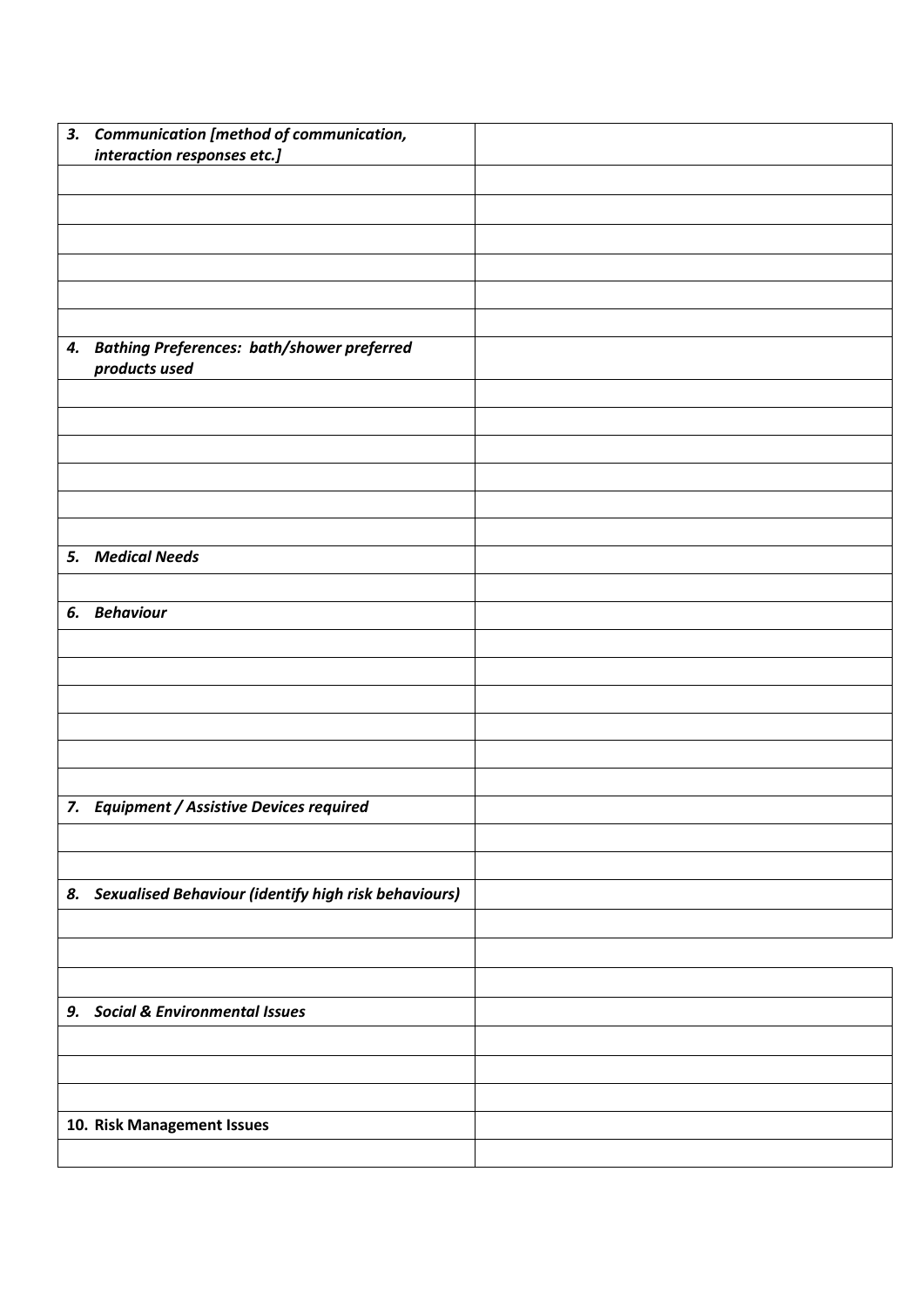|     | Number of staff to be present during delivery of<br>Ι.<br><b>Intimate &amp; Personal Care</b>                                                                                                                                                                                                                                                                                                                                                                                                                                                                                        |  |
|-----|--------------------------------------------------------------------------------------------------------------------------------------------------------------------------------------------------------------------------------------------------------------------------------------------------------------------------------------------------------------------------------------------------------------------------------------------------------------------------------------------------------------------------------------------------------------------------------------|--|
| II. | Area in which care is to be delivered                                                                                                                                                                                                                                                                                                                                                                                                                                                                                                                                                |  |
| Ш.  | Specific care conduct to be observed by staff                                                                                                                                                                                                                                                                                                                                                                                                                                                                                                                                        |  |
|     |                                                                                                                                                                                                                                                                                                                                                                                                                                                                                                                                                                                      |  |
|     | 11. Other                                                                                                                                                                                                                                                                                                                                                                                                                                                                                                                                                                            |  |
|     |                                                                                                                                                                                                                                                                                                                                                                                                                                                                                                                                                                                      |  |
| 1.  | 12. If any of the following Health Screen early warning<br>signs are identified during intimate care please inform<br>your PIC immediately.<br><b>Breast care</b><br>Any lumps or thickening in your breast.<br>Skin - dimpling, puckering, or redness.<br>Nipple - pulled in or flattened.<br>$\bullet$<br>Around the nipple - rash, flaky or crusted skin.<br>$\bullet$<br>A change in the shape or size of your breast.<br>$\bullet$<br>Swelling in your armpit or around your<br>$\bullet$<br>collarbone.<br>Constant pain in one part of your breast or<br>$\bullet$<br>armpit. |  |
| 2.  | <b>Cervical Health</b><br>Blood spots or light bleeding between or<br>following periods.<br>Menstrual bleeding that is longer and heavier<br>$\bullet$<br>than usual.<br>Bleeding after washing, or a pelvic examination.<br>$\bullet$<br>Increased vaginal discharge.<br>$\bullet$<br>Bleeding after menopause.<br>$\bullet$<br>Unexplained, persistent pelvic and/or back pain.                                                                                                                                                                                                    |  |
| 3.  | <b>Bowel Health</b>                                                                                                                                                                                                                                                                                                                                                                                                                                                                                                                                                                  |  |
|     | A change in your bowel habits, including<br>$\bullet$<br>diarrhoea or constipation or a change in the<br>consistency of your stool, that lasts longer than<br>four weeks.<br>Rectal bleeding or blood in your stool<br>$\bullet$<br>Persistent abdominal discomfort, such as cramps,<br>gas or pain                                                                                                                                                                                                                                                                                  |  |